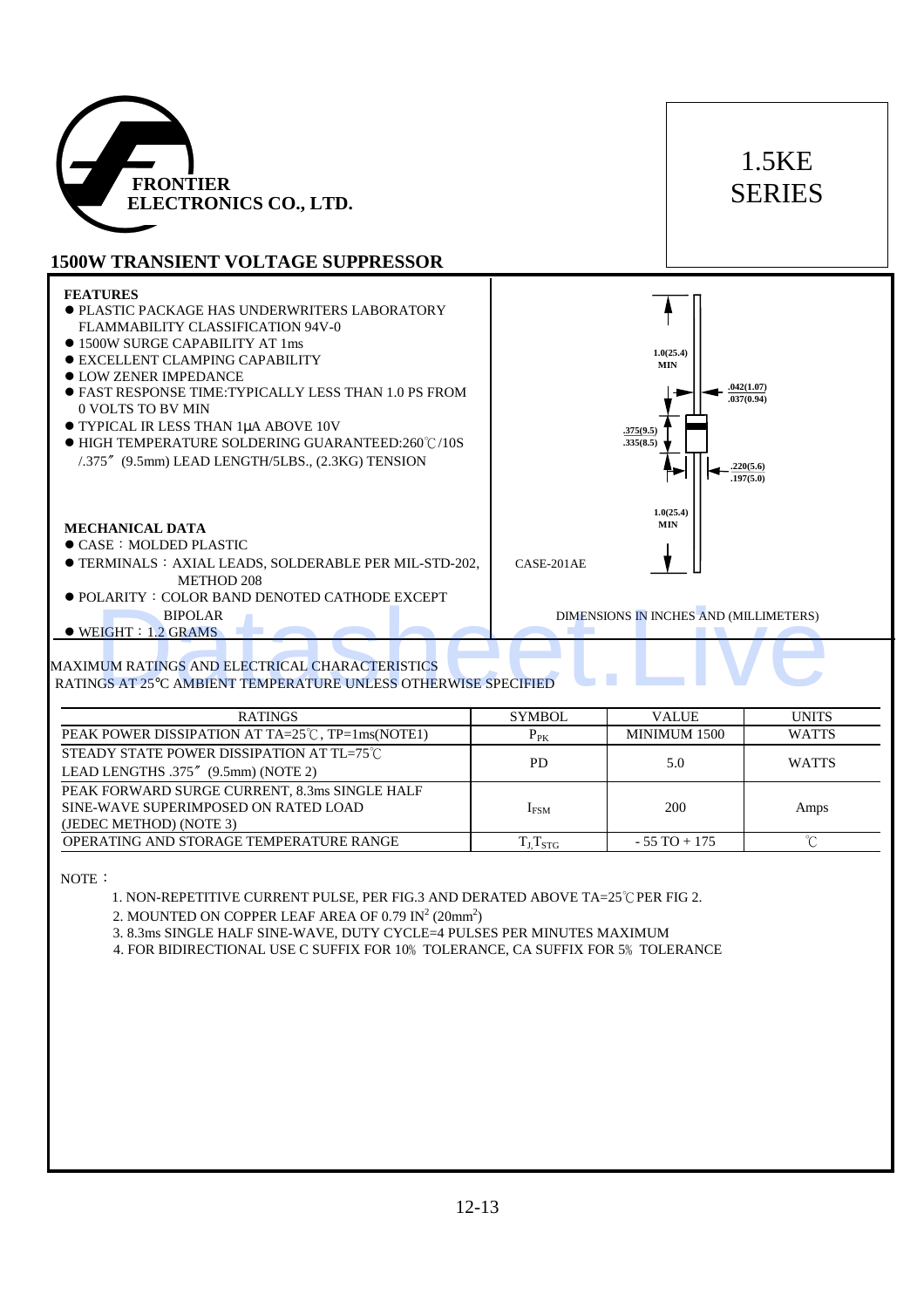|                   |                       | <b>BREAKDOWN</b> |              |            |                  |                          |                 |                 |                    |
|-------------------|-----------------------|------------------|--------------|------------|------------------|--------------------------|-----------------|-----------------|--------------------|
|                   |                       | $V_{BR}$ (VOLTS) |              |            | <b>WORKING</b>   | <b>MAXIMUM</b>           | <b>MAXIMUM</b>  | MAX             | <b>MAXIMUM</b>     |
| <b>JEDEC</b>      | <b>GENERAL</b>        |                  |              | @IT        | <b>PEAK</b>      | <b>REVERSE</b>           | <b>REVERSE</b>  | <b>CLAMPING</b> | <b>TEMPERATURE</b> |
| <b>TYPE</b>       | <b>PART</b>           |                  |              | (mA)       | <b>REVERSE</b>   | <b>LEAKAGE</b>           | <b>SURGE</b>    | <b>VOLTAGE</b>  | <b>COEFFICIENT</b> |
| <b>NUMBER</b>     | <b>NUMBER</b>         | <b>MIN</b>       | <b>MAX</b>   |            | <b>VOLTAGE</b>   | $AT$ $\rm{V}_{\rm{RWM}}$ | <b>CURRENT</b>  | $V_{RWM}$       | OF $V_{BR}(\%C)$   |
|                   |                       |                  |              |            | $V_{RWM}(VOLTS)$ | $IR(\mu A)$              | $I_{RSM}(AMPS)$ | (VOLTS)         | $V_{RSM}(VOLTS)$   |
|                   |                       |                  |              |            |                  |                          |                 |                 |                    |
| 1N6267            | 1.5KE6.8              | 6.12             | 7.48         | 10         | 5.50             | 1000                     | 139             | 10.8            | 0.057              |
| 1N6267A           | 1.5KE6.8A             | 6.45             | 7.14         | 10         | 5.80             | 1000                     | 143             | 10.5            | 0.057              |
| 1N6268            | 1.5KE7.5              | 6.75             | 8.25         | 10         | 6.05             | 500                      | 128             | 11.7            | 0.061              |
| 1N6268A<br>1N6269 | 1.5KE7.5A             | 7.13             | 7.88         | 10         | 6.40<br>6.63     | 500<br>200               | 132<br>120      | 11.3            | 0.061              |
| 1N6269A           | 1.5KE8.2<br>1.5KE8.2A | 7.38<br>7.79     | 9.02<br>8.00 | 10<br>10   | 7.02             | $200\,$                  | 124             | 12.5<br>12.1    | 0.065<br>0.065     |
| 1N6270            | 1.5KE9.1              | 8.19             | 10.0         | 1.0        | 7.37             | 50                       | 109             | 13.8            | 0.068              |
| 1N6270A           | 1.5KE9.1A             | 8.65             | 9.55         | $1.0\,$    | 7.78             | 50                       | 112             | 13.4            | 0.068              |
| 1N6271            | 1.5KE10               | 9.00             | 11.0         | 1.0        | 8.10             | 10                       | 100             | 15.0            | 0.073              |
| 1N6271A           | 1.5KE10A              | 9.50             | 10.5         | 1.0        | 8.55             | 10                       | 103             | 14.5            | 0.073              |
| 1N6272            | 1.5KE11               | 9.90             | 12.1         | $1.0\,$    | 8.92             | 5.0                      | 93.0            | 16.2            | 0.075              |
| 1N6272A           | 1.5KE11A              | 10.5             | 11.6         | 1.0        | 9.40             | 5.0                      | 96.0            | 15.6            | 0.075              |
| 1N6273            | 1.5KE12               | 10.8             | 13.2         | 1.0        | 9.72             | 5.0                      | 87.0            | 17.3            | 0.078              |
| 1N6273A           | 1.5KE12A              | 11.4             | 12.6         | $1.0\,$    | 10.2             | 5.0                      | 90.0            | 16.7            | 0.078              |
| 1N6274            | 1.5KE13               | 11.7             | 14.3         | 1.0        | 10.5             | 5.0                      | 79.0            | 19.0            | 0.081              |
| 1N6274A           | 1.5KE13A              | 12.4             | 13.7         | 1.0        | $11.1\,$         | 5.0                      | 82.0            | 18.2            | 0.081              |
| 1N6275            | 1.5KE15               | 13.5             | 16.5         | $1.0\,$    | 12.1             | 5.0                      | 68.0            | 22.0            | 0.084              |
| 1N6275A           | 1.5KE15A              | 14.3             | 15.8         | $1.0\,$    | 12.8             | 5.0                      | 71.0            | 21.2            | 0.084              |
| 1N6276            | 1.5KE16               | 14.4             | 17.6         | 1.0        | 12.9             | 5.0                      | 64.0            | 23.5            | 0.086              |
| 1N6276A           | 1.5KE16A              | 15.2             | 16.8         | $1.0\,$    | 13.6             | 5.0                      | 67.0            | 22.5            | 0.086              |
| 1N6277            | 1.5KE18               | 16.2             | 19.8         | $1.0\,$    | 14.5             | 5.0                      | 56.5            | 26.5            | 0.088              |
| 1N6277A           | 1.5KE18A              | 17.1             | 18.9         | 1.0        | 15.3             | 5.0                      | 59.5            | 25.2            | 0.088              |
| 1N6278            | 1.5KE20               | 18.0             | 22.0         | 1.0        | 16.2             | 5.0                      | 51.5            | 29.1            | 0.090              |
| 1N6278A           | 1.5KE20A              | 19.0             | 21.0         | $1.0\,$    | 17.1             | 5.0                      | 54.0            | 27.7            | 0.090              |
| 1N6279            | 1.5KE22               | 19.8             | 24.2         | $1.0\,$    | 17.8             | 5.0                      | 47.0            | 31.9            | 0.092              |
| 1N6279A           | 1.5KE22A              | 20.9             | 23.1         | $1.0\,$    | 18.8             | 5.0                      | 49.0            | 30.6            | 0.092              |
| 1N6280            | 1.5KE24               | 21.6             | 26.4         | 1.0        | 19.4             | 5.0                      | 43.0            | 34.7            | 0.094              |
| 1N6280A           | 1.5KE24A              | 22.8             | 25.2         | 1.0        | 20.5             | 5.0                      | 45.0            | 33.2            | 0.094              |
| 1N6281            | 1.5KE27               | 24.3             | 29.7         | $1.0\,$    | 21.8             | 5.0                      | 38.5            | 39.1            | 0.096              |
| 1N6281A           | 1.5KE27A              | 25.7             | 28.4         | $1.0\,$    | 23.1             | 5.0                      | 40.0            | 37.5            | 0.096              |
| 1N6282            | 1.5KE30               | 27.0             | 33.0         | $1.0\,$    | 24.3             | 5.0                      | 34.5            | 43.5            | 0.097              |
| 1N6282A           | 1.5KE30A              | 28.5             | 31.5         | 1.0        | 25.6             | 5.0                      | 36.0            | 41.4            | 0.097              |
| 1N6283            | 1.5KE33               | 29.7             | 36.3         | 1.0        | 26.8             | 5.0                      | 31.5            | 47.7            | 0.098              |
| 1N6283A           | 1.5KE33A              | 31.4             | 34.7         | 1.0        | 28.2             | 5.0                      | 33.0            | 45.7            | 0.098              |
| 1N6284            | 1.5KE36               | 32.4             | 39.6         | 1.0        | 29.1             | 5.0                      | 29.0            | 52.0            | 0.099              |
| 1N6284A           | 1.5KE36A              | 34.2             | 37.8         | $1.0\,$    | 30.8             | 5.0                      | 30.0            | 49.9            | 0.099              |
| 1N6285            | 1.5KE39               | 35.1             | 42.9         | $1.0\,$    | 31.6             | 5.0                      | 26.5            | 56.4            | 0.100              |
| 1N6285A           | 1.5KE39A              | 37.1             | 41.0         | 1.0        | 33.3             | 5.0                      | 28.0            | 53.9            | 0.100              |
| 1N6286            | 1.5KE43               | 38.7             | 47.3         | $1.0\,$    | 34.8             | 5.0                      | 24.0            | 61.9            | 0.101              |
| 1N6286A           | 1.5KE43A              | 40.9             | 45.2         | 1.0        | 36.8             | 5.0                      | 25.3            | 59.3            | 0.101              |
| 1N6287            | 1.5KE47               | 42.3             | 51.7         | 1.0        | 36.1             | 5.0                      | 22.2            | 67.8            | 0.101              |
| 1N6287A           | 1.5KE47A              | 44.7             | 49.4         | $1.0\,$    | 40.2             | 5.0                      | 23.2            | 64.8            | 0.101              |
| 1N6288            | 1.5KE51               | 45.9             | 56.1         | $1.0\,$    | 41.3             | 5.0                      | 20.4            | 73.5            | 0.102              |
| 1N6288A           | 1.5KE51A              | 48.5             | 53.6         | 1.0        | 43.6             | 5.0                      | 21.4            | 70.1            | 0.102              |
| 1N6289            | 1.5KE56               | 50.4             | 61.8         | 1.0        | 45.4             | 5.0                      | 18.6            | 80.5            | 0.103              |
| 1N6289A           | 1.5KE56A              | 53.2             | 58.8         | 1.0        | 47.8             | 5.0                      | 19.5            | 77.0            | 0.103              |
| 1N6290            | 1.5KE62               | 55.8             | 68.2         | 1.0        | 50.2             | 5.0                      | 16.9            | 89.0            | 0.104              |
| 1N6290A           | 1.5KE62A              | 58.9             | 65.1         | $1.0\,$    | 53.0             | 5.0                      | 17.7            | 85.0            | 0.104              |
| 1N6291            | 1.5KE68               | 61.2             | 74.8         | $1.0\,$    | 55.1             | 5.0                      | 15.3            | 98.0            | 0.104              |
| 1N6291A<br>1N6292 | 1.5KE68A              | 64.6<br>67.5     | 71.4         | 1.0        | 58.1<br>60.7     | 5.0<br>5.0               | 16.3<br>13.9    | 92.0<br>108.0   | 01.04<br>0.105     |
| 1N6292A           | 1.5KE75<br>1.5KE75A   | 71.3             | 82.5<br>78.8 | 1.0<br>1.0 | 64.1             | 5.0                      | 14.6            | 103.0           | 0.105              |
| 1N6293            | 1.5KE82               | 73.8             | 90.2         | 1.0        | 66.4             | 5.0                      | 12.7            | 118.0           | 0.105              |
| 1N6293A           | 1.5KE82A              | 77.9             | 86.1         | 1.0        | 70.1             | 5.0                      | 13.3            | 113.0           | 0.105              |
|                   |                       |                  |              |            |                  |                          |                 |                 |                    |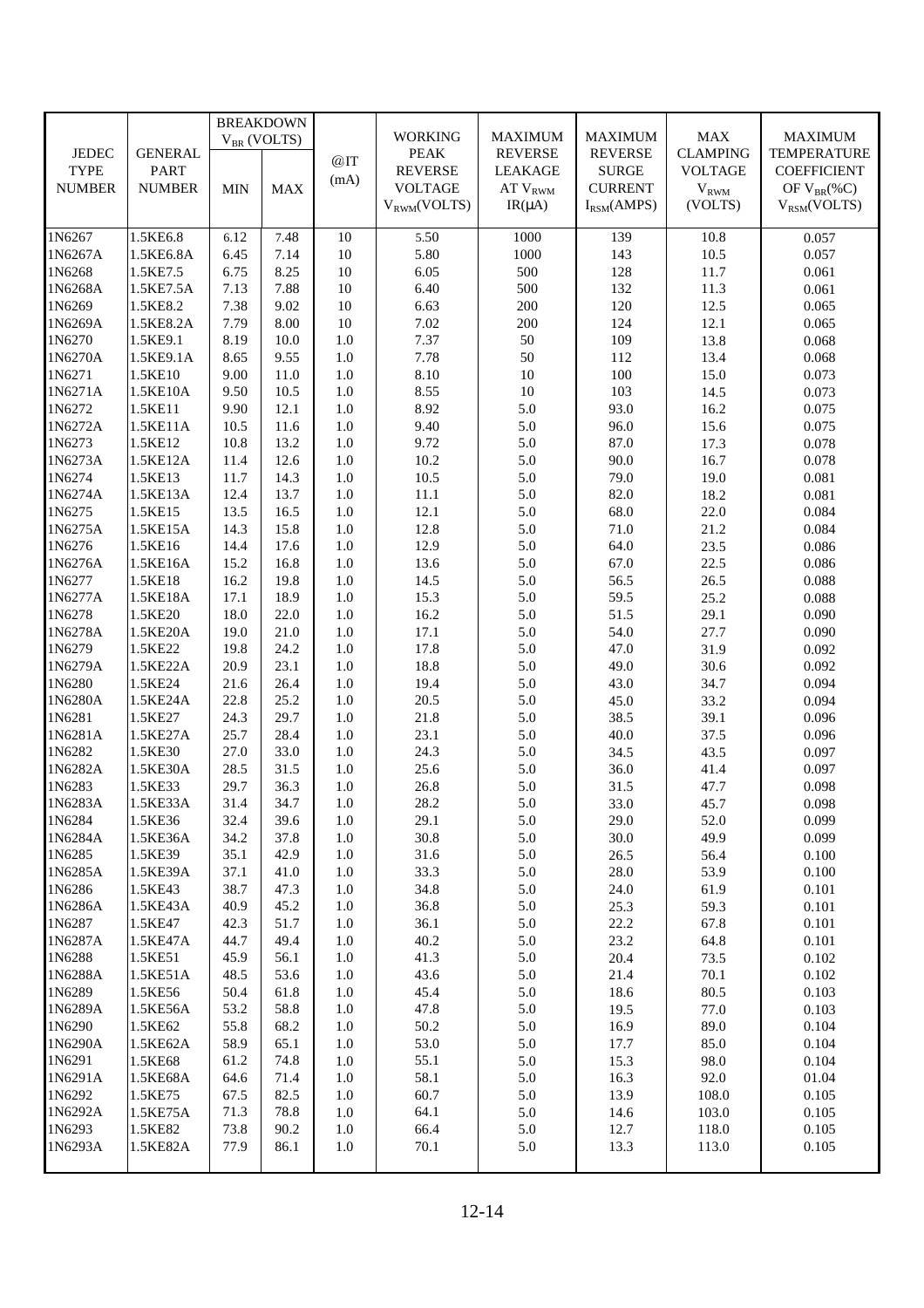| <b>DEVICE</b> | <b>GENERAL</b><br><b>PART</b> | <b>BREAKDOWN</b><br>$V_{BR}(VOLTS)$ |            | @IT     | <b>WORKING</b>   | <b>MAXIMUM</b>     | <b>MAXIMUM</b> | <b>MAX</b>          | <b>MAXIMUM</b>     |
|---------------|-------------------------------|-------------------------------------|------------|---------|------------------|--------------------|----------------|---------------------|--------------------|
|               |                               |                                     |            |         | <b>PEAK</b>      | <b>REVERSE</b>     | <b>REVERSE</b> | <b>CLAMPING</b>     | <b>TEMPERATURE</b> |
|               |                               |                                     |            | (mA)    | <b>REVERSE</b>   | <b>LEAKAGE</b>     | <b>CURRENT</b> | <b>VOLTAGE</b>      | <b>COEFFICIENT</b> |
|               | <b>NUMBER</b>                 | <b>MIN</b>                          | <b>MAX</b> |         | <b>VOLTAGE</b>   | $AT$ $V_{\rm RWM}$ | $I_{\rm RSM}$  | $\rm{V}_{\rm{RWM}}$ | OF $V_{BR}(\%C)$   |
|               |                               |                                     |            |         | $V_{RWM}(VOLTS)$ | $IR(\mu A)$        | (AMPS)         | (VOLTS)             | $V_{RSM}(VOLTS)$   |
| 1N6294        | 1.5KE91                       | 81.9                                | 100.0      | 1.0     | 73.7             | 5.0                | 11.4           | 131.8               | 0.106              |
| 1N6294A       | 1.5KE91A                      | 86.5                                | 95.50      | $1.0\,$ | 77.8             | 5.0                | 12.0           | 125.0               | 0.106              |
| 1N6295        | 1.5KE100                      | 90.0                                | 110.0      | 1.0     | 81.0             | 5.0                | 10.4           | 144.0.              | 0.106              |
| 1N6295A       | 1.5KE100A                     | 95.0                                | 105.0      | 1.0     | 85.5             | 5.0                | 11.0           | 137.0               | 0.106              |
| 1N6296        | 1.5KE110                      | 99.0                                | 121.0      | $1.0\,$ | 89.2             | 5.0                | 9.5            | 158.0               | 0.107              |
| 1N6296A       | 1.5KE110A                     | 106.0                               | 116.0      | 1.0     | 94.0             | 5.0                | 9.9            | 152.0               | 0.107              |
| 1N6297        | 1.5KE120                      | 108.0                               | 132.0      | 1.0     | 97.2             | 5.0                | 8.7            | 173.0               | 0.107              |
| 1N6297A       | 1.5KE120A                     | 114.0                               | 126.0      | $1.0\,$ | 102.0            | 5.0                | 9.1            | 165.0               | 0.107              |
| 1N6298        | 1.5KE130                      | 117.0                               | 143.0      | 1.0     | 106.0            | 5.0                | 8.0            | 187.0               | 0.107              |
| 1N6298A       | 1.5KE130A                     | 124.0                               | 137.0      | $1.0\,$ | 111.0            | 5.0                | 8.4            | 179.0               | 0.107              |
| 1N6299        | 1.5KE150                      | 136.0                               | 165.0      | $1.0\,$ | 121.0            | 5.0                | $7.0\,$        | 215.0               | 0.108              |
| 1N6299A       | 1.5KE150A                     | 143.0                               | 158.0      | 1.0     | 128.0            | 5.0                | 7.2            | 207.0               | 0.108              |
| 1N6300        | 1.5KE160                      | 144.0                               | 176.0      | 1.0     | 130.0            | 5.0                | 6.5            | 230.0               | 0.108              |
| 1N6300A       | 1.5KE160A                     | 152.0                               | 168.0      | 1.0     | 136.0            | 5.0                | 6.8            | 219.0               | 0.108              |
| 1N6301        | 1.5KE170                      | 153.0                               | 187.0      | 1.0     | 138.0            | 5.0                | 6.2            | 244.0               | 0.108              |
| 1N6301A       | 1.5KE170A                     | 162.0                               | 179.0      | $1.0\,$ | 145.0            | 5.0                | 6.4            | 234.0               | 0.108              |
| 1N6302        | 1.5KE180                      | 162.0                               | 198.0      | 1.0     | 146.0            | 5.0                | 5.8            | 258.0               | 0.108              |
| 1N6302A       | 1.5KE180A                     | 171.0                               | 189.0      | 1.0     | 154.0            | 5.0                | 6.1            | 246.0               | 0.108              |
| 1N6303        | 1.5KE200                      | 180.0                               | 220.0      | 1.0     | 162.0            | 5.0                | 5.2            | 287.0               | 0.108              |
| 1N6303A       | 1.5KE200A                     | 190.0                               | 210.0      | 1.0     | 171.0            | 5.0                | 5.5            | 274.0               | 0.108              |
|               | 1.5KE220                      | 196.0                               | 242.0      | 1.0     | 175.0            | 5.0                | 4.4            | 344.0               | 0.108              |
|               | 1.5KE220A                     | 209.0                               | 231.0      | 1.0     | 185.0            | 5.0                | 4.6            | 328.0               | 0.108              |
|               | 1.5KE250                      | 225.0                               | 275.0      | 1.0     | 202.0            | 5.0                | 4.2            | 360.0               | 0.110              |
|               | 1.5KE250A                     | 237.0                               | 263.0      | 1.0     | 214.0            | 5.0                | 4.4            | 344.0               | 0.110              |
|               | 1.5KE300                      | 270.0                               | 330.0      | 1.0     | 243.0            | 5.0                | 3.5            | 430.0               | 0.110              |
|               | 1.5KE300A                     | 285.0                               | 315.0      | $1.0\,$ | 256.0            | 5.0                | 3.6            | 414.0               | 0.110              |
|               | 1.5KE350                      | 315.0                               | 385.0      | 1.0     | 284.0            | 5.0                | 3.0            | 504.0               | 0.110              |
|               | 1.5KE350A                     | 333.0                               | 368.0      | 1.0     | 300.0            | 5.0                | 3.1            | 482.0               | 0.110              |
|               | 1.5KE400                      | 360.0                               | 440.0      | 1.0     | 324.0            | 5.0                | 2.6            | 574.0               | 0.110              |
|               | 1.5KE400A                     | 380.0                               | 420.0      | 1.0     | 342.0            | 5.0                | 2.7            | 548.0               | 0.110              |
|               | 1.5KE440                      | 396.0                               | 484.0      | $1.0\,$ | 356.0            | 5.0                | 2.4            | 631.0               | 0.110              |
|               | 1.5KE440A                     | 418.0                               | 462.0      | 1.0     | 376.0            | 5.0                | 2.5            | 602.0               | 0.110              |

NOTES:  $1.V_{BR}$  MEASURED AFTER I<sub>t</sub> APPLIED FOR 300  $\mu$ S,I<sub>T</sub>=SQUARE WAVE PULSE OR EQUIVALENT 2.SURGE CURRENT WAVEFORM PER FIGURE 3 AND DERATED PER FIGURE 2.

 $3.V_F=3.5V$  MAX,  $I_F=100A$  (1.5KE6.8 THRU 1.5KE91A)

 $V_F$ =5.0V MAX,  $I_F$ =100A (1.5KE100 THRU 1.5KE440A) PER 1/2 SQUARE OR EQUIVALENT SINE WAVE. PW=8.3ms, DUTY CYCLE=4 PULSES PER MINUTE MXIMUM

4. FOR BIPOLAR TYPES HAVING V<sub>RWM</sub> OF 10 VOLTS AND UNDER, THE  $I_R$  LIMIT IS DOUBLED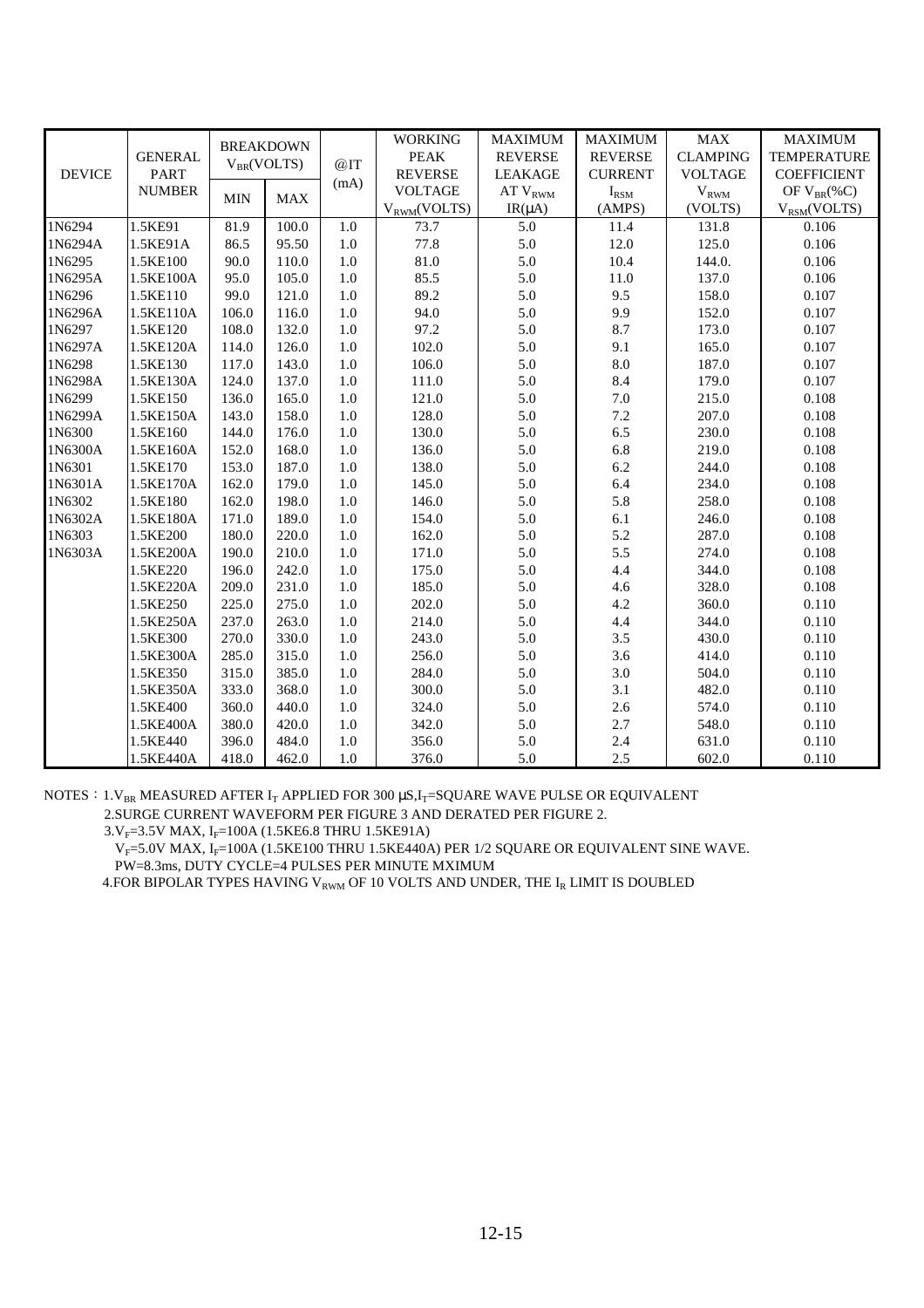## **RATINGS AND CHARACTERISTIC CURVES 1.5KE6.8 THRU 1.5KE440CA**

FIG. 1 - PEAK PULSE POWER RATING CURVE



td. PULSE WIDTH, sec

FIG. 3 - PULSE WAVEFORM

PHI SE WIDTH (td) is DEFINED

as the POINT WHERE the PEAK

CURRENT DECAYS to 50% of I<sub>PP</sub>

150

100

 $tr = 10$ usec

I<sub>PPM</sub>

PEAK VALUE



FIG. 4 - TYPICAL JUNCTION CAPACITANCE



V(RR), BREAKDOWN VOLTAGE, VOLTS











 $12 - 16$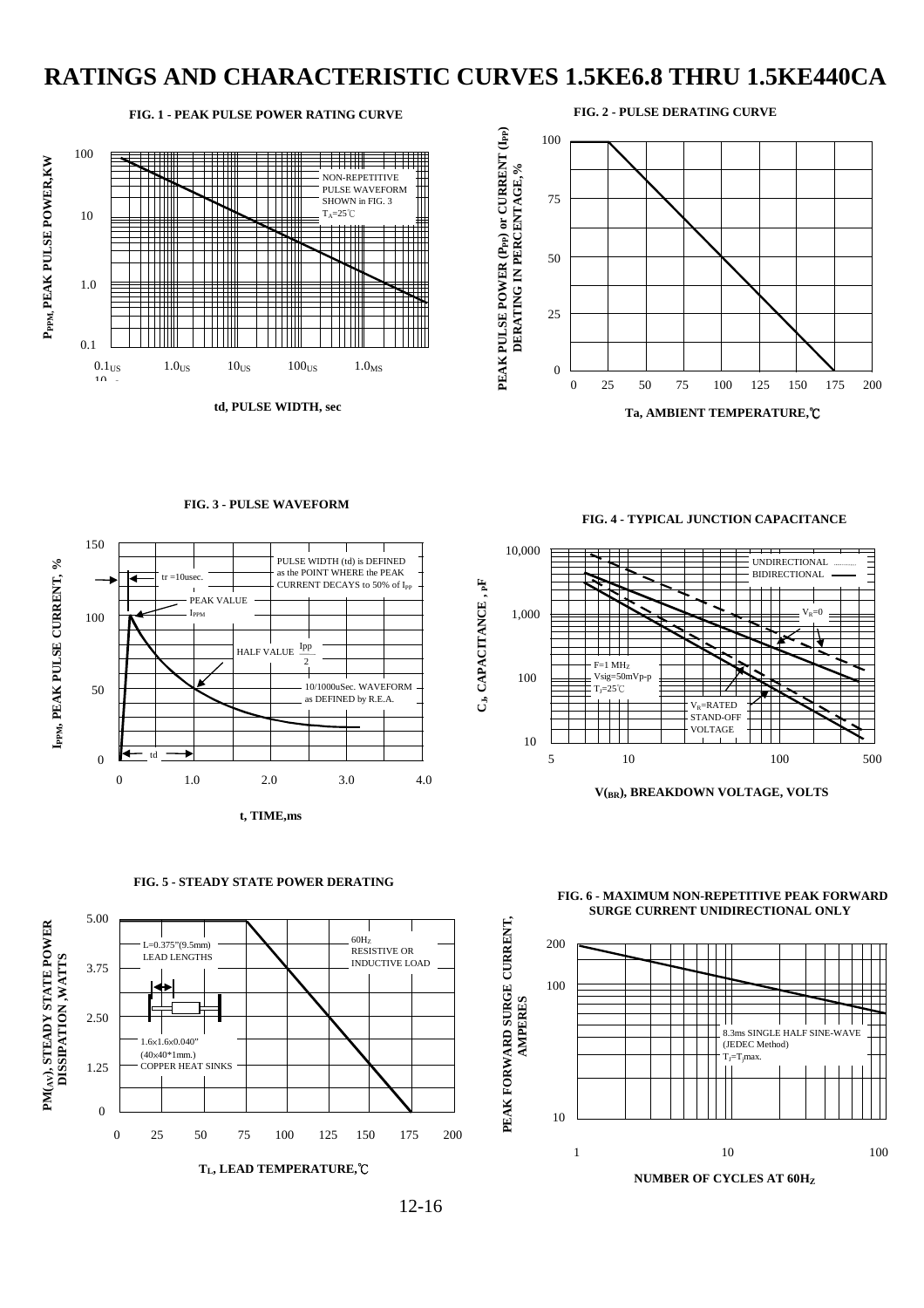## **RATINGS AND CHARACTERISTIC CURVES 1.5KE6.8 THRU 1.5KE440CA**



**IPP, PEAK PULSE CURRENT, AMPS IPP, PEAK PULSE CURRENT, AMPS** 

#### **FIG. 9 - INCREMENTAL CLAMPING VOLTAGE CIRVE BIDIRECTIONAL**



**FIG. 10 - INCREMENTAL CLMPING VOLTAGE CURVE BIDIRECTIONAL**



**IPP, PEAK PULSE CURRENT, AMPS**

12-17